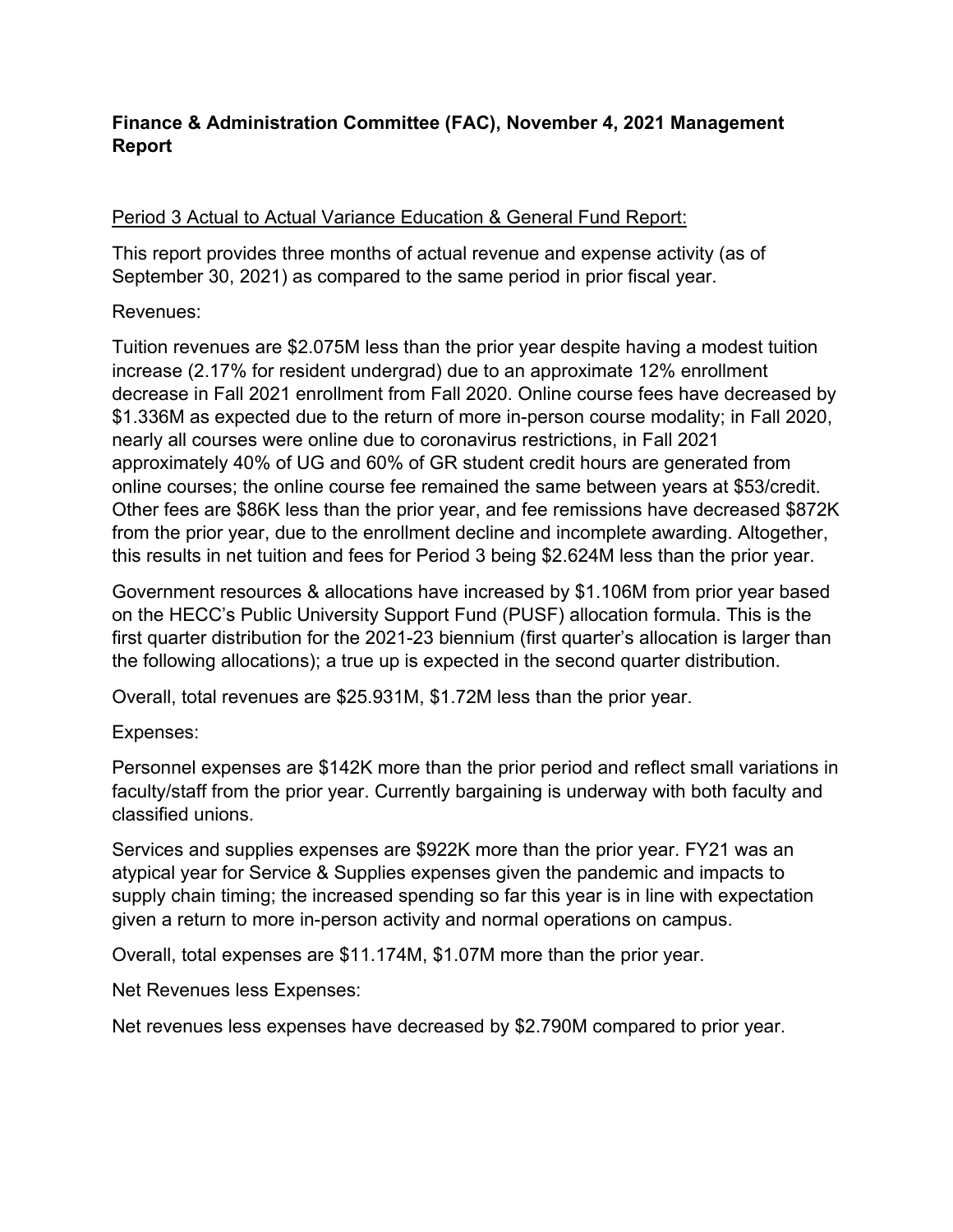## Auxiliary Enterprises:

Auxiliary Enterprises is comprised of Athletics, University Housing, Campus Dining, Parking, Bookstore, Student Health & Counseling Center (SHCC), Child Development Center (CDC), Incidental Fee, and other minor operations.

## Revenues:

Enrollment Fees have increased by \$1.958M. The prior year was atypical for auxiliary enrollment fees with nearly all courses being offered online, resulting in minimal inperson fees being charged fall term. With the return to more in-person activity and the change to the incidental fee structure (fee of \$355 charged to all students at credit 1), the increase in enrollment fees is expected. Sales and Services are also up \$364K from the prior period, with approximately 900 students being in Housing. Other Revenue increased by \$618K, primarily as a result of Destination Western. Altogether, our auxiliary revenue has increased \$2.939M from the prior year.

## Expenses:

Personnel expenses are \$185K more than the prior period. Service & Supplies are \$705K more than the prior year. These increases are reflective of increased auxiliary activity with the return of more in-person operations.

Net Revenues less Expenses:

Net revenues less expenses have increased by \$2.049M compared to prior year.

# Designated Operations, Service Departments, Clearing Funds:

Designated Operations, Service Departments, and Clearing Funds is comprised primarily of Telecommunications and Oregon Council of Presidents.

Revenues and expenses are very comparable to prior year.

### FY22 Projected Year-End:

This report provides year-end projections. With three months of actuals, our Proposed FY22 Budget matches the projection for the year.

### STAFF RECOMMENDATION:

It is recommended that the Western Oregon University Finance and Administration Committee accept the FY22 Projected Year-End Report and the overall Management Report as of September 30, 2021.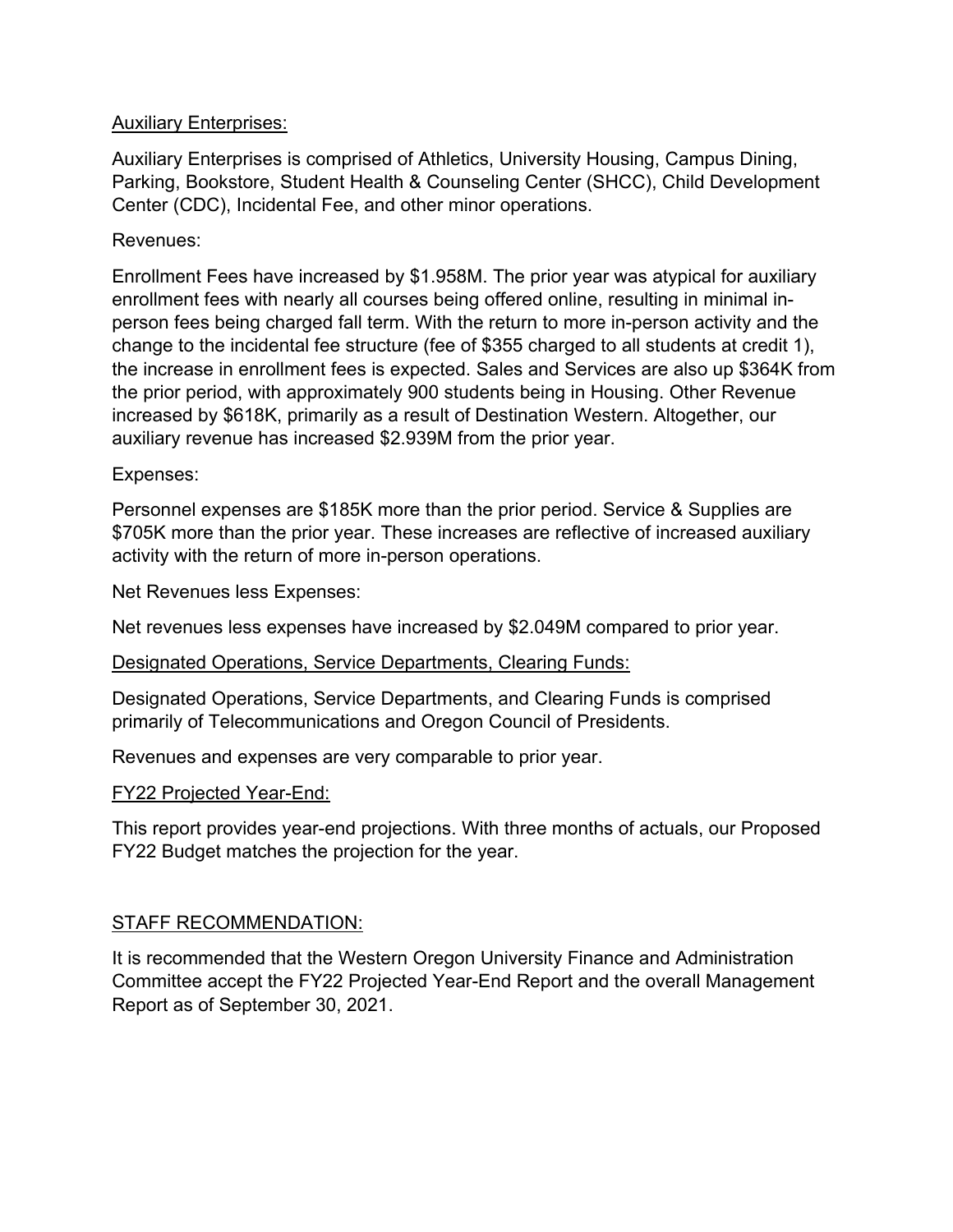### **P3 YTD Actual to Actual Variance**

(Unaudited, non-GAAP, for management purposes only) (in thousands)

### **As of September 30, 2021 For the Fiscal Year Ended June 30, 2022**

|                                     | P3 YTD FY21<br><b>Actuals</b> | P3 YTD FY22<br><b>Actuals</b> | Variance | <b>Note</b>                                                                                              |
|-------------------------------------|-------------------------------|-------------------------------|----------|----------------------------------------------------------------------------------------------------------|
| <b>Education &amp; General Fund</b> |                               |                               |          |                                                                                                          |
| <b>Revenues</b>                     |                               |                               |          |                                                                                                          |
| Tuition                             | 15,149                        | 13,074                        | (2,075)  | Decreased enrollment.                                                                                    |
| <b>Online Course Fees</b>           | 2,815                         | 1,478                         | (1,336)  | Nearly all courses were online in Fall 2020, approx. 40%<br>of UG and 60% of GR are online in Fall 2021. |
| <b>Other Fees</b>                   | 680                           | 594                           | (86)     |                                                                                                          |
| Less: Fee Remissions                | (2, 254)                      | (1, 382)                      | 872      |                                                                                                          |
| Net Student Fees & Tuition          | 16,389                        | 13,765                        | (2,624)  |                                                                                                          |
| Government Resources & Allocations  | 10,350                        | 11,456                        | 1,106    | HECC higher allocation.                                                                                  |
| <b>Gift Grants and Contracts</b>    | 135                           | 256                           | 121      |                                                                                                          |
| Other Revenue                       | 777                           | 455                           | (322)    |                                                                                                          |
| <b>Total Revenues</b>               | 27,651                        | 25,931                        | 1,720)   |                                                                                                          |
| <b>Expenses</b>                     |                               |                               |          |                                                                                                          |
| Personnel                           | 8,327                         | 8,469                         | 142      |                                                                                                          |
| Service & Supplies                  | 1,773                         | 2,695                         | 922      | Spending trailed behind in FY21 due to pandemic.                                                         |
| <b>Capital Expense</b>              | 5                             | 11                            | 6        |                                                                                                          |
| <b>Total Expenses</b>               | 10,105                        | 11,174                        | 1,070    |                                                                                                          |
| <b>Net Revenues less Expenses</b>   | 17,547                        | 14,757                        | (2,790)  |                                                                                                          |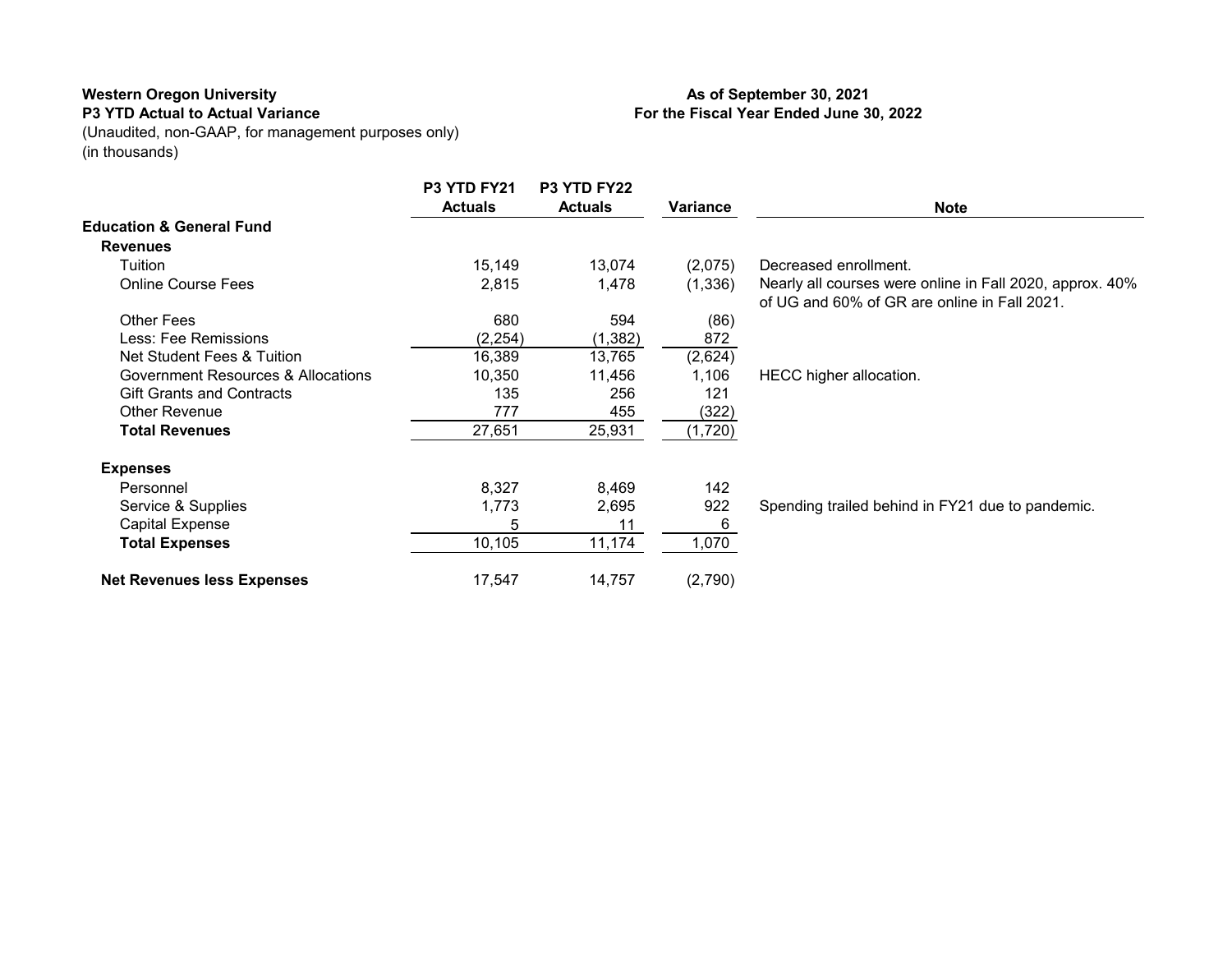### **P3 YTD Actual to Actual Variance**

(Unaudited, non-GAAP, for management purposes only) (in thousands)

## **P3 YTD FY21 P3 YTD FY22 Actuals Actuals Variance Note Auxiliary Enterprises Funds Revenues** Enrollment Fees 160 2,118 1,958 Nearly all courses were online in Fall 2020, approx. 40% of UG and 60% of GR are online in Fall 2021. Sales and Services **628** 128 128 1292 1364 Other Revenue **103** 720 618<br> **Total Revenues** 690 3,630 2,939 **Total Revenues** 690 **Expenses** Personnel 1,739 1,924 185 Service & Supplies 2008 1,101 2006 705 Capital Expense - - - **Total Expenses 2,840** 3,730 890 **Net Revenues less Expenses** (2,149) (100) 2,049 **Designated Operations, Service Departments, Clearing Funds Revenues** Enrollment Fees (1) 4 3 (1) Sales and Services 13 25 12 Other Revenue<br>
Total Revenues<br>
282 282 324 42 **Total Revenues** 282 324 42 **Expenses** Personnel 217 215 (2) Service & Supplies 289 289 360 70 Capital Expense  $\frac{0}{506}$   $\frac{8}{584}$   $\frac{8}{77}$ **Total Expenses Net Revenues less Expenses** (224) (260) (36)

### **As of September 30, 2021 For the Fiscal Year Ended June 30, 2022**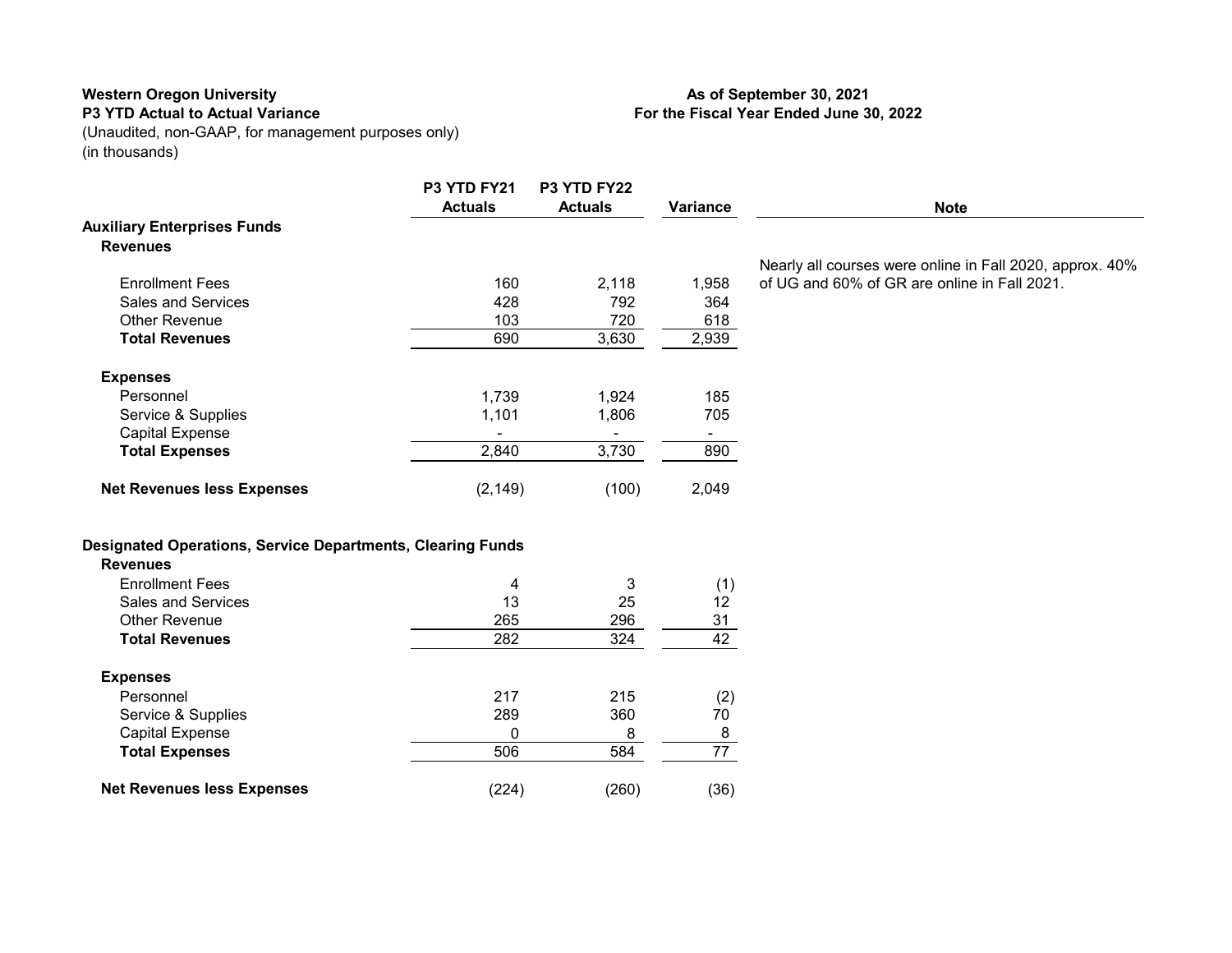### **Western Oregon University P3 Percent Actual Variance Analysis**

### **As of September 30, 2021 For the Fiscal Year Ended June 30, 2022**

(Unaudited, non-GAAP, for management purposes only) (in thousands)

|                                               | <b>P3 FY21</b><br>Realization/ | P3 FY22 % of<br><b>FY22 Proposed</b> |                 |
|-----------------------------------------------|--------------------------------|--------------------------------------|-----------------|
|                                               | <b>Burn Rate %</b>             | <b>Budget</b>                        | <b>Variance</b> |
| <b>Education &amp; General Fund</b>           |                                |                                      |                 |
| <b>Revenues</b>                               |                                |                                      |                 |
| Student Fees & Tuition (net of remissions)    | 42.48%                         | 42.65%                               | 0.17%           |
| <b>Government Resources &amp; Allocations</b> | 35.70%                         | 36.97%                               | 1.27%           |
| <b>Gift Grants and Contracts</b>              | 14.71%                         | 41.11%                               | 26.40%          |
| <b>Other Revenue</b>                          | 27.13%                         | 17.51%                               | $-9.63%$        |
| <b>Total Revenues</b>                         | 38.75%                         | 39.01%                               | 0.26%           |
| <b>Expenses</b>                               |                                |                                      |                 |
| Personnel                                     | 14.78%                         | 14.79%                               | 0.01%           |
| Service & Supplies                            | 23.55%                         | 26.89%                               | 3.34%           |
| <b>Capital Expense</b>                        | 3.97%                          | 5.08%                                | 1.11%           |
| <b>Total Expenses</b>                         | 15.79%                         | 16.56%                               | 0.77%           |
|                                               |                                |                                      |                 |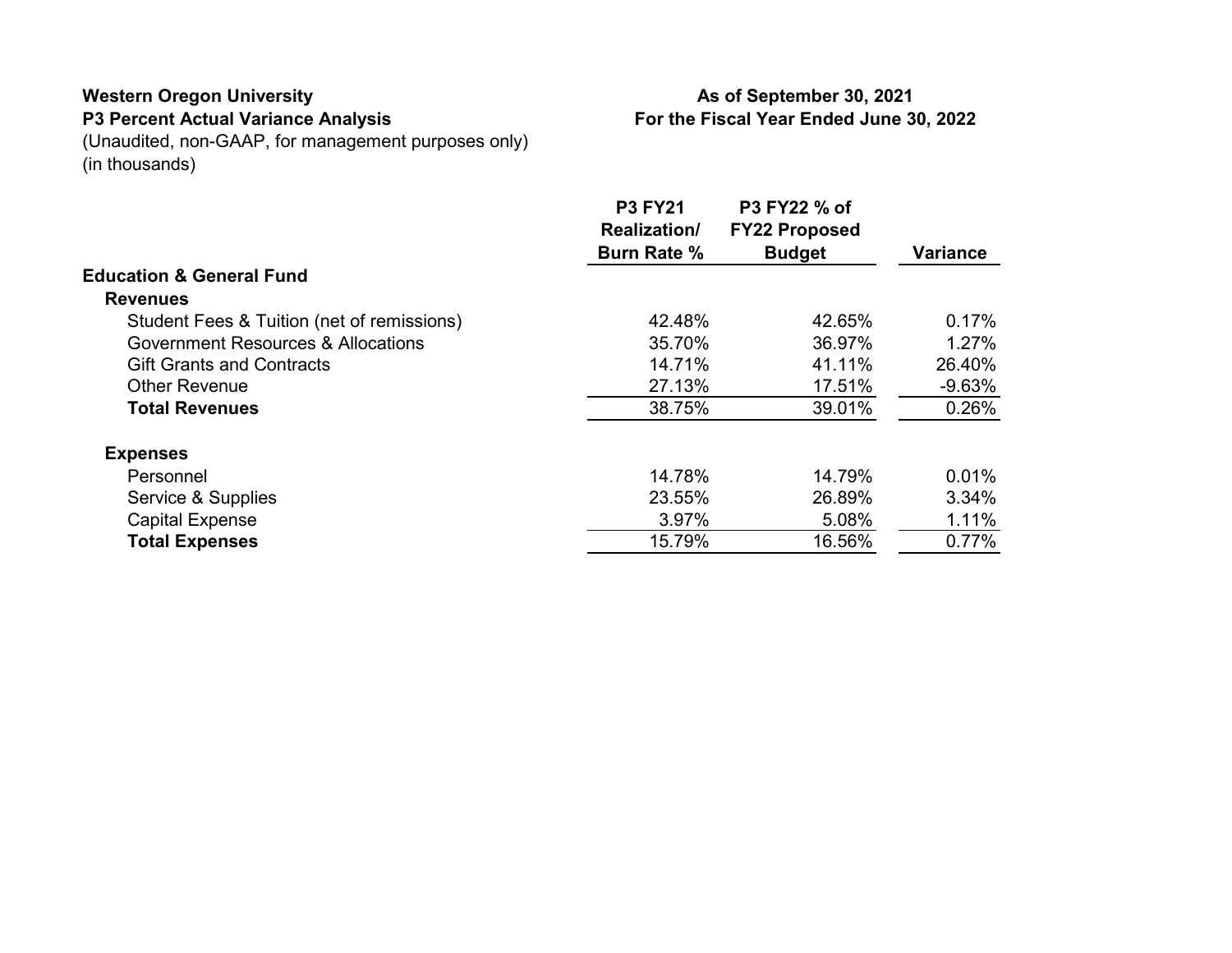### **Western Oregon University P3 Percent Actual Variance Analysis**

## **As of September 30, 2021 For the Fiscal Year Ended June 30, 2022**

(Unaudited, non-GAAP, for management purposes only) (in thousands)

|                                                                   | <b>P3 FY21</b><br><b>Realization/</b><br><b>Burn Rate %</b> | P3 FY22 % of<br><b>FY22 Proposed</b><br><b>Budget</b> | <b>Variance</b> |
|-------------------------------------------------------------------|-------------------------------------------------------------|-------------------------------------------------------|-----------------|
| <b>Auxiliary Enterprises Funds</b>                                |                                                             |                                                       |                 |
| <b>Revenues</b>                                                   |                                                             |                                                       |                 |
| <b>Enrollment Fees</b>                                            | 10.99%                                                      | 34.30%                                                | 23.31%          |
| <b>Sales and Services</b>                                         | 6.47%                                                       | 8.15%                                                 | 1.68%           |
| <b>Other Revenue</b>                                              | 5.84%                                                       | 44.63%                                                | 38.79%          |
| <b>Total Revenues</b>                                             | 7.02%                                                       | 20.74%                                                | 13.71%          |
| <b>Expenses</b>                                                   |                                                             |                                                       |                 |
| Personnel                                                         | 21.36%                                                      | 20.30%                                                | $-1.06%$        |
| Service & Supplies                                                | 13.44%                                                      | 18.29%                                                | 4.85%           |
| <b>Capital Expense</b>                                            | 100.00%                                                     | 100.00%                                               | $0.00\%$        |
| <b>Total Expenses</b>                                             | 17.35%                                                      | 19.28%                                                | 1.92%           |
|                                                                   |                                                             |                                                       |                 |
| <b>Designated Operations, Service Departments, Clearing Funds</b> |                                                             |                                                       |                 |

| <b>Revenues</b>           |          |          |            |
|---------------------------|----------|----------|------------|
| <b>Enrollment Fees</b>    | 18.23%   | 2.63%    | $-15.59\%$ |
| <b>Sales and Services</b> | 11.50%   | 19.61%   | 8.11%      |
| <b>Other Revenue</b>      | 13.72%   | 14.56%   | 0.84%      |
| <b>Total Revenues</b>     | 13.65%   | 14.24%   | 0.59%      |
| <b>Expenses</b>           |          |          |            |
| Personnel                 | 23.49%   | 21.14%   | $-2.35%$   |
| Service & Supplies        | 36.50%   | 27.45%   | $-9.05%$   |
| <b>Capital Expense</b>    | $0.00\%$ | $0.00\%$ | $0.00\%$   |
| <b>Total Expenses</b>     | 29.50%   | 25.05%   | $-4.45%$   |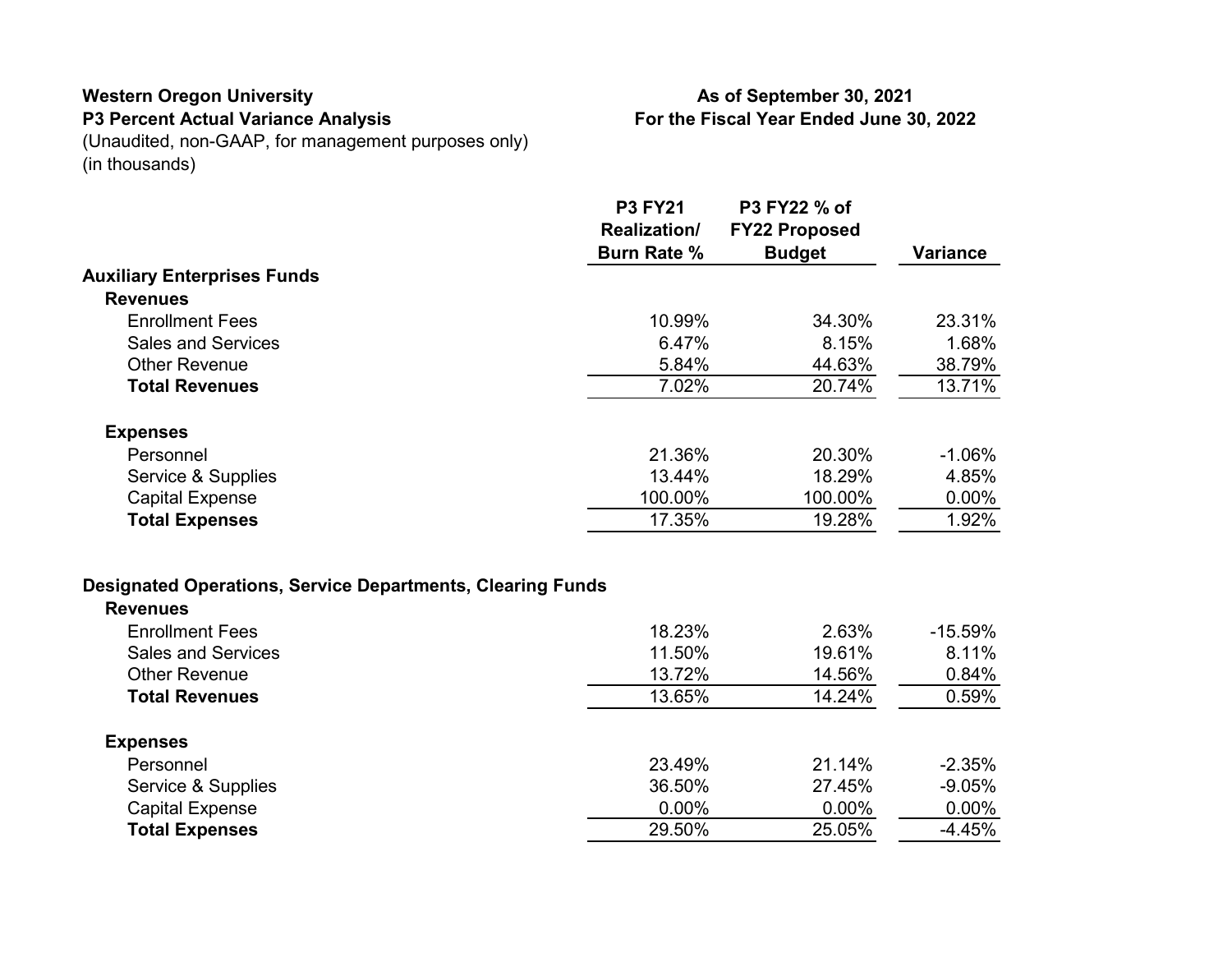#### **For the Fiscal Year Ended June 30, 2022 As of September 30, 2021**

**FY22 Projected Year-End** (Unaudited, non-GAAP, for management purposes only) (in thousands)

|                                             | FY21 Year-End<br><b>Actuals</b> | <b>FY22 Projected</b><br>Year-End | <b>FY22 Proposed</b><br><b>Budget</b> | <b>Variance FY22</b><br><b>Projected Year-End to</b><br><b>Proposed Budget</b> | <b>Note</b>                                                                     |
|---------------------------------------------|---------------------------------|-----------------------------------|---------------------------------------|--------------------------------------------------------------------------------|---------------------------------------------------------------------------------|
| <b>Education &amp; General Fund</b>         |                                 |                                   |                                       |                                                                                |                                                                                 |
| <b>Recurring Operating Activities</b>       |                                 |                                   |                                       |                                                                                |                                                                                 |
| Student Fees & Tuition (net of remissions)  | 38,582                          | 32,272                            | 32.272                                |                                                                                | Projection based on budget                                                      |
| Government Resources & Allocations          | 28,990                          | 30,984                            | 30,984                                |                                                                                | Projection based on budget                                                      |
| <b>Gift Grants and Contracts</b>            | 918                             | 622                               | 622                                   |                                                                                | Projection based on budget                                                      |
| <b>Other Revenue</b>                        | 2,864                           | 2.600                             | 2,600                                 | $\sim$                                                                         | Projection based on budget                                                      |
| <b>Total Revenues</b>                       | 71,355                          | 66.478                            | 66,478                                |                                                                                |                                                                                 |
| Personnel                                   | 56,331                          | 57,246                            | 57,246                                |                                                                                | Anticipate salvage savings; too soon to predict.<br>Projection based on budget. |
| Service & Supplies                          | 7,526                           | 10,022                            | 10,022                                | $\blacksquare$                                                                 | Projection based on budget                                                      |
| <b>Capital Expense</b>                      | 128                             | 210                               | 210                                   |                                                                                | Projection based on budget                                                      |
| <b>Total Expenses</b>                       | 63,985                          | 67,477                            | 67,477                                |                                                                                |                                                                                 |
| <b>Net Transfers</b>                        | 3,229                           | 3,317                             | 3,317                                 |                                                                                | Projection is based on transfer schedule.                                       |
| <b>Total Expenses and Transfers</b>         | 67,214                          | 70,794                            | 70,794                                | $\sim$                                                                         |                                                                                 |
| <b>Operating Net Revenues less Expenses</b> | 4,141                           | (4, 316)                          | (4, 316)                              |                                                                                |                                                                                 |
| <b>Other Activities</b>                     |                                 |                                   |                                       |                                                                                |                                                                                 |
| <b>CARES Reimbursement</b>                  | 2,400                           | 3,000                             | 3,000                                 |                                                                                |                                                                                 |
| Quasi Endowment                             | (850)                           |                                   |                                       |                                                                                |                                                                                 |
| Other                                       | (1,061)                         | (924)                             | (924)                                 |                                                                                |                                                                                 |
| <b>Total Other Activities</b>               | 489                             | 2.076                             | 2,076                                 |                                                                                |                                                                                 |
| <b>Total Net Revenues less Expenses</b>     | 4,630                           | (2, 240)                          | (2, 240)                              |                                                                                |                                                                                 |
| Fund Balance at the Beginning of the Year   | 6,240                           | 10,870                            | 10,870                                |                                                                                |                                                                                 |
| Fund Balance at the End of the Year         | 10,870                          | 8,630                             | 8,630                                 |                                                                                |                                                                                 |
| Fund Balance as a Percentage of Revenues    | 15.23%                          | 12.98%                            | 12.98%                                |                                                                                |                                                                                 |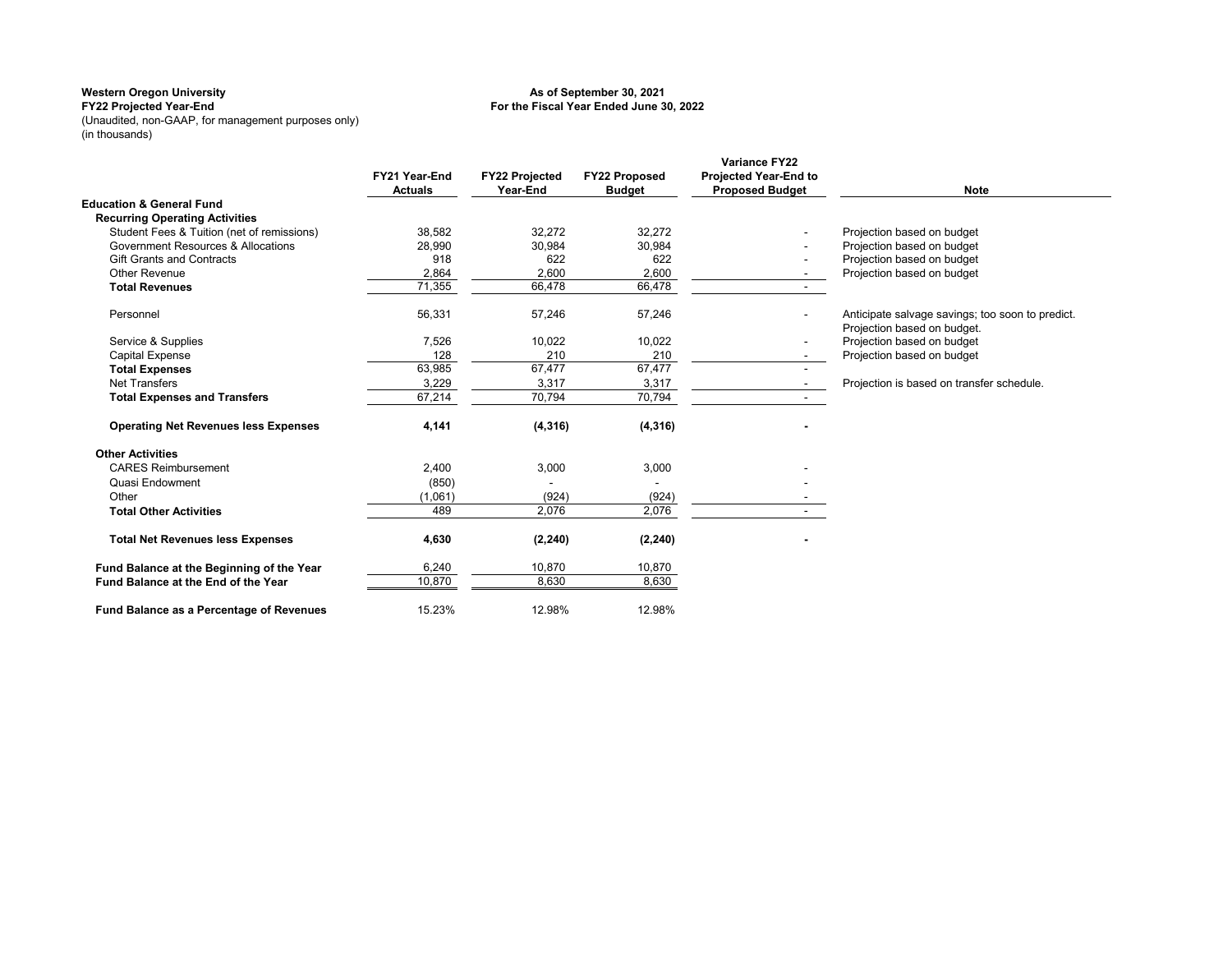### **For the Fiscal Year Ended June 30, 2022 As of September 30, 2021**

**FY22 Projected Year-End** (Unaudited, non-GAAP, for management purposes only) (in thousands)

|                                                            | FY21 Year-End<br><b>Actuals</b> | <b>FY22 Projected</b><br>Year-End | <b>FY22 Proposed</b><br><b>Budget</b> | <b>Variance FY22</b><br><b>Projected Year-End to</b><br><b>Proposed Budget</b> | <b>Note</b>                               |
|------------------------------------------------------------|---------------------------------|-----------------------------------|---------------------------------------|--------------------------------------------------------------------------------|-------------------------------------------|
| <b>Auxiliary Enterprises Funds</b>                         |                                 |                                   |                                       |                                                                                |                                           |
| <b>Enrollment Fees</b>                                     | 1,454                           | 6,174                             | 6.174                                 | 0                                                                              |                                           |
| <b>Sales and Services</b>                                  | 6,615                           | 9,716                             | 9,716                                 | $\mathbf 0$                                                                    |                                           |
| Other Revenue                                              | 1,760                           | 1,614                             | 1,614                                 | $\mathbf 0$                                                                    |                                           |
| <b>Total Revenues</b>                                      | 9,829                           | 17,504                            | 17,504                                | $\Omega$                                                                       |                                           |
| Personnel                                                  | 8,142                           | 9,477                             | 9,477                                 | 0                                                                              |                                           |
| Service & Supplies                                         | 8,192                           | 9,872                             | 9,872                                 | $\mathbf 0$                                                                    |                                           |
| <b>Capital Expense</b>                                     | 32                              |                                   |                                       |                                                                                |                                           |
| <b>Total Expenses</b>                                      | 16,365                          | 19,349                            | 19,349                                | $\mathbf{0}$                                                                   |                                           |
| <b>Net Transfers</b>                                       | (3,798)                         | (1, 119)                          | (1, 119)                              | (0)                                                                            | Projection is based on transfer schedule. |
| <b>Total Expenses and Transfers</b>                        | 12,567                          | 18,230                            | 18,230                                | (0)                                                                            |                                           |
| <b>Net Revenues less Expenses</b>                          | (2,738)                         | (726)                             | (726)                                 | (0)                                                                            |                                           |
| <b>CARES Funds</b>                                         | 1,700                           | 200                               |                                       |                                                                                |                                           |
| <b>Additions/Deductions to Fund Balance</b>                | (2, 178)                        | (1,986)                           |                                       |                                                                                |                                           |
| Fund Balance at the Beginning of the Year                  | 9,556                           | 6,339                             |                                       |                                                                                |                                           |
| Fund Balance at the End of the Year                        | 6,339                           | 3,827                             |                                       |                                                                                |                                           |
| Fund Balance as a Percentage of Revenues                   | 64.49%                          | 21.86%                            |                                       |                                                                                |                                           |
| Designated Operations, Service Departments, Clearing Funds |                                 |                                   |                                       |                                                                                |                                           |
| <b>Enrollment Fees</b>                                     | 25                              | 16                                | 113                                   | (97)                                                                           |                                           |
| Sales and Services                                         | 113                             | 216                               | 127                                   | 89                                                                             |                                           |
| Other Revenue                                              | 1,931                           | 2,159                             | 2,034                                 | 124                                                                            |                                           |
| <b>Total Revenues</b>                                      | 2,069                           | 2,391                             | 2,274                                 | 117                                                                            |                                           |
| Personnel                                                  | 925                             | 917                               | 1,019                                 | 102                                                                            |                                           |
| Service & Supplies                                         | 792                             | 986                               | 1,310                                 | 325                                                                            |                                           |
| <b>Capital Expense</b>                                     | $\overline{\phantom{a}}$        | 8                                 | $\overline{\phantom{a}}$              | (8)                                                                            |                                           |
| <b>Total Expenses</b>                                      | 1,717                           | 1,911                             | 2,329                                 | 418                                                                            |                                           |
| <b>Net Transfers</b>                                       | (56)                            | 750.00                            |                                       | 0                                                                              | Projection is based on transfer schedule. |
| <b>Total Expenses and Transfers</b>                        | 1,661                           | 1,912                             | 2,330                                 | 418                                                                            |                                           |
| <b>Net Revenues less Expenses</b>                          | 407                             | 479                               | (56)                                  | 463                                                                            |                                           |
| <b>Additions/Deductions to Fund Balance</b>                | (342)                           | (312)                             |                                       |                                                                                |                                           |
| Fund Balance at the Beginning of the Year                  | 2,982                           | 3,047                             |                                       |                                                                                |                                           |
| Fund Balance at the End of the Year                        | 3,047                           | 3,215                             |                                       |                                                                                |                                           |
| Fund Balance as a Percentage of Revenues                   | 147.29%                         | 134.45%                           |                                       |                                                                                |                                           |